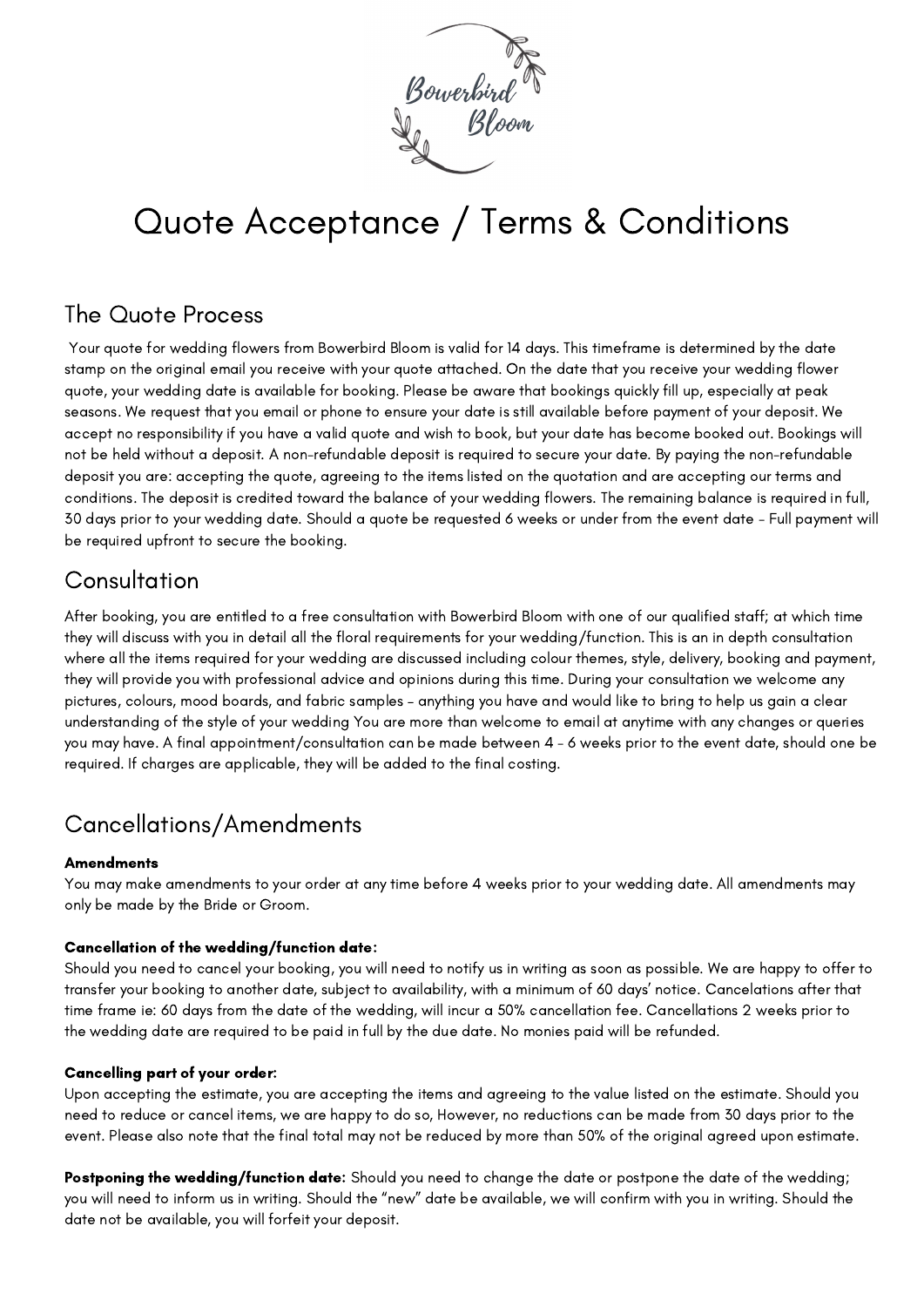### Flower selection

Bowerbird Bloom provides a detailed estimate that outlines the type of flowers that will be used in your wedding flowers. Bowerbird Bloom will endeavour to reflect the style, colour and shape as detailed in the estimate and pictures to the best of our ability. It is important that the Client understands that individual flowers, bouquets and arrangements all vary to some degree. Their individuality is what makes them unique for you alone. All attempts will be made to provide the colours and types of flowers and materials requested. However, please understand that flowers and other floral materials are seasonal and that seasons vary. Sometimes the items requested are not available. Substitutes will be similar (as close as possible) for flowers and floral materials, and if they are significantly different contact will be made with the bride to seek any further instructions. Where photos have been provided by the client, and inserted into the estimate – these images and flowers within the images are used as a guide only. Please be aware that a lot of web based images are edited and colour altered to make an attractive picture – not all the colours are a true reflection of what occurs in nature. We do not replicate other florist's work exactly and as we are working with nature, we are not in control of seasonal changes or availability.

Please note that a lot of floral material is imported from overseas countries and therefore can be unpredictable. Substitution decisions are sometimes required to be made quickly – due to air freight, supplier and transportation requirements. Bowerbird Bloom reserve the right to make substitution decisions based on the prior conversations and emails with the client, and use our knowledge of the clients overall theme and colour scheme to provide a substitution that maintains the overall look and style the client wishes. Bowerbird Bloom also reserves the right to substitute a requested flower with another of similar design, colour and equal value, should circumstances beyond our control require so - and also if such products do not meet Bowerbird Bloom's high standards of product quality.

#### Minimum Order

Bowerbird Bloom requires a minimum order of \$500 for any wedding order and \$2000 for delivery and set-up of wedding. Bowerbird Bloom offer a pick up option for weddings that fall between \$500-2000.

## Sizing guidelines

Where measurements have been provided for bouquet and floral arrangements, this sizing is a guide only. Floral arrangements and bouquets are created using flowers that vary in size and shape throughout their natural season. This can affect the sizing of the products we provide, making bouquets and arrangements slightly smaller or larger. Bowerbird Blooms accepts no responsibility for variations is size.

## Delivery & Venue Set Up

#### **Delivery**

Bowerbird Bloom delivery and set up fee includes delivery of personal florals to one address. Should you require the delivery of bridal flowers, buttonholes, centrepieces etc. to be completed to separate individual locations – additional delivery fees will apply. Prices for multiple deliveries locations need to be discussed with your consultant. Delivery fees will be outlined in your estimate. If your wedding is on a Sunday and you require delivery, we have an increased delivery rate to cover the additional staff wages and minimum 3 hour shift requirements. Please discuss this with your consultant so they can quote accordingly. All bookings are different and typically, will be arranged on a case-by-case basis. As a general guide, deliveries are made prior to the photographer arriving to ensure they are available for "pre-wedding" pictures. You should allow 30 mins either side of the scheduled time for delays that may occur which are out of our control. The delivery details including addresses are confirmed 2 weeks prior to the wedding/function date. It is your responsibility to ensure we have the correct delivery details.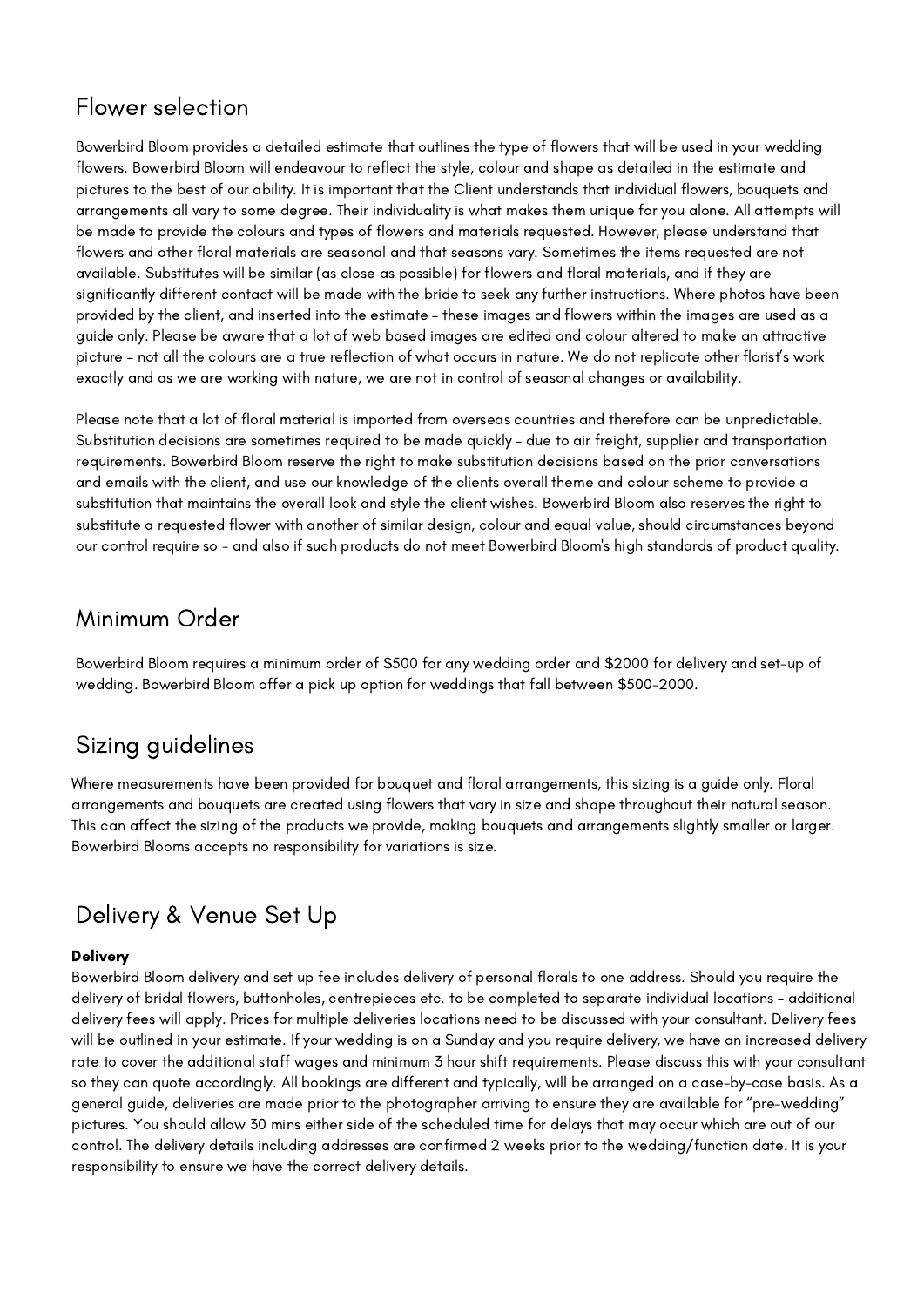In the event that there is no person available to receive the goods, the goods will be left in a safe place and we will contact you to advise where the goods have been left. If there is not safe place to leave the goods, they will be returned to our premises and you will need to arrange pick up of goods. We will decide whether or not it is safe. Should your goods need to be re-delivered, you will be required to pay another delivery fee prior to dispatch. Approx 14 days/ 2 weeks prior to your wedding, you will be contacted to confirm your delivery times and location. You will need to provide us with a suitable address, timeframe and contact person and their phone number. Please note that the contact person you provide will be the person we seek at the time of delivery - this person will be responsible for accepting florals on your behalf and by accepting are agreeing that you are happy with the flowers, the style, freshness and all factors obtaining to the items delivered. Should you wish for this to only be you, please advise so. Should someone be appointed as our delivery contact person, they will be acting on your behalf and signing on your behalf.

#### Set Up of Ceremony & Reception

We will set up as quoted and outlined to your specific destination as is stated in your invoice. Bowerbird Bloom will confirm delivery and set up times with the venue. We will require full access and appropriate working conditions in order to fulfill our order. Should we be denied access, be delayed by the venue or any other supplier on the day, be presented with unsafe or hazardous working conditions, we will complete everything to the best of ability. However, in extreme circumstances, if we cannot complete the job, due to no fault of our own, we will leave the products at the venue. Should other last minute decisions be made due to any unpredicted circumstance, you will be advised, as will the venue manager and the issues relating to the decision. Bowerbird Bloom are not responsible for items after delivery.

#### Weather Conditions

Outdoor installations and arches are subject to weather conditions. They will not be installed in the case of extreme heat, wind or rain. Bowerbird Bloom will determine if it's unsuitable to complete installation 3hrs before Ceremony and notify Couple's allocated contact person. Considerations taken into account are: safety, working conditions, maintaining product quality. Couples must have a plan B (back up plan) for outdoor ceremonies. Bowerbird Bloom will make every effort to find another suitable location to set up installation.

#### Pack up and disposal of florals

Pack up of all florals and all related items are the responsibility of the couple unless arrangements have been made with Bowerbird Bloom to complete a bump-out at additional cost.

#### Hire items

All hired items, such as vases and arbour, as outlined in your invoice, are the responsibility of the hirer from the point of delivery /pick up to the time the item is returned. Hire items are to be returned by the following Friday after the wedding date. Should any items be lost, damaged or stolen it is the responsibility of the hirer to pay for the replacement. The cost will be charged at full retail replacement cost + GST+ freight. Payment is required within 48 hours of return date. All hired items are to be returned clean, washed and in the original containers provided. We require the credit card details of the Hirer as a security. If the hired items are not returned on the outlined date then Bowerbird Bloom will contact the Hirer in an attempt to have them returned. If the items are not returned within 48 hours from this attempt at contact – the full replacement value will be charged to the credit card provided. If the hired items are returned unwashed/dirty – the Hirer will be given 24 hours to rectify and return or be charged a cleaning fee of \$5 per vase/ hired item for cleaning. If the items are returned by someone other than the Hirer – and they are returned unclean – the same rules will apply. It is the Hirer's responsibility to ensure the terms and conditions are adhered to.

#### Supplying your own items

For clients wishing to supply their own ribbons for bouquets, the ribbon is to be delivered to us at least 2 week (14 days) prior to your wedding in a bag or envelope with your name and wedding date clearly marked. Should you wish to supply your own vases – please ensure they are all clean and have all unwanted stickers and labels removed. Vases are to be delivered to Bowerbird Bloom at least 2 weeks ( 14 days) prior in a box that is clearly marked with your name and wedding date. If vases are dirty, have sticky labels attached etc - Bowerbird Bloom will charge a \$2 per vase cleaning fee. We also reserves the right to not use provided items if they do not reflect the high standards held by Bowerbird Bloom.